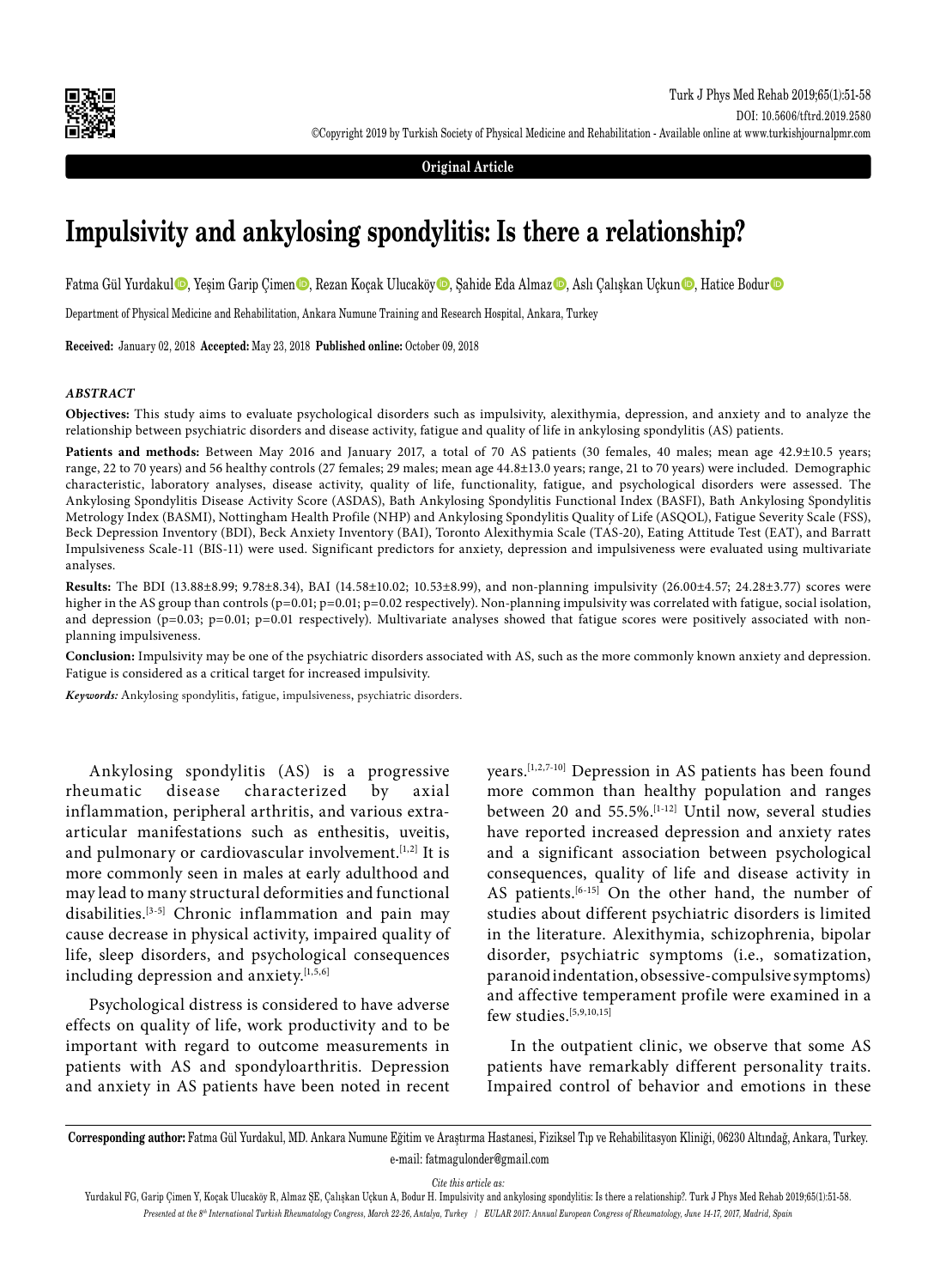patients suggests the concept of increased impulsivity. Impulsivity is identified as a clinical feature of varied psychiatric disorders and may be accompanied by psychopathological alterations, including eating behaviors. To the best of our knowledge, no study have evaluated impulsivity and eating attitude in AS patients previously. Therefore, the aim of this study was to assess different disorders such as impulsivity, eating attitude, and alexithymia as well as depression and anxiety and to analyze the relationship between psychiatric disorders and disease activity, fatigue, and quality of life in AS patients.

# **PATIENTS AND METHODS**

This cross-sectional study was conducted at the Physical Medicine and Rehabilitation Clinic between May 2016 and January 2017. A written informed consent was obtained from each participant. The study protocol was approved by the local Ethics Committee (No. 1085/2016). The study was conducted in accordance with the principles of the Declaration of Helsinki.

A total of 70 AS patients (30 females, 40 males; mean age 42.9±10.5 years; range, 22 to 70 years) and 56 healthy controls (27 females; 29 males; mean age 44.8±13.0 years; range, 21 to 70 years) were included. The AS patients met the modified New York criteria for AS.[16] *Exclusion criteria were as follows:(i)* <18 years old. *(ii)* Any diagnosis of psychiatric disorders and receiving psychiatric treatments, and cognitive dysfunctions. *(iii)* Concomitant disorders which were diagnosed at the relevant clinic, requiring follow-up and/or medication (serious infectious, cardiac, neurological, endocrine, respiratory, gastrointestinal disease), as they may change disease activity scores and test results about psychological status.

Demographic characteristics including age, sex, working status, and education duration were collected. Physical examination and anthropometric measurements were made by a single physician for all AS patients and controls. All participants completed questionnaires under physician supervision. Baseline values were used in the analyses.

## **Clinical and health status assessment**

Disease duration was recorded. Laboratory assessments for erythrocyte sedimentation rate (ESR) and C-reactive protein (CRP) values were obtained.

Pain was scored using the Visual Analog Scale (VAS, 0-10 cm). The Ankylosing Spondylitis Disease Activity Score (ASDAS) was used to evaluate disease activity. A score of ASDAS <1.3 is considered as remission, 1.3-2.1 as moderate disease activity, 2.1-3.5 as high disease activity, and >3.5 as very high disease activity.[17]

The functional status was determined using the Turkish version of the Bath Ankylosing Spondylitis Functional Index (BASFI) that comprises 10 items about daily living activities over the past month.<sup>[18]</sup> The Bath Ankylosing Spondylitis Metrology Index (BASMI) that includes tragus-wall distance, lumbar flexion, cervical rotation, lumbar side flexion, and intermalleolar distance was calculated.<sup>[19]</sup>

The Nottingham Health Profile (NHP) and Ankylosing Spondylitis Quality of Life (ASQOL) questionnaires with Turkish validity and reliability were used to assess the quality of life.<sup>[20,21]</sup>

The Fatigue Severity Scale (FSS) with nine-item and the total score ranging from 1 to 7 was used. The cut-off value for pathological fatigue was established  $as ≥ 4.$ <sup>[22]</sup>

## **Psychological assessment**

The Beck Depression Inventory (BDI) consists of 21 questions with a total score between 0 and 63 and BDI scores are classified as 10-18 mild, 19-29 moderate, and 30-63 severe depression. The cut-off value of the Turkish version is 17.[23]

The Beck Anxiety Inventory (BAI) is a 21-item Likert-type scale that measures the anxiety symptoms experienced by the individual and total score ranges between 0-63.[24]

Alexithymia is defined as the difficulty in expressing, differentiating, and recognizing emotions and was evaluated with 20-item Toronto Alexithymia Scale (TAS-20). Total score ranges from 20 to 100 and a score with ≥61 indicates alexithymia.[25]

The eating attitudes of the participants were evaluated using the Eating Attitude Test (EAT) consisting of 40 questions. It measures eating behaviors and attitudes of anorexia patients; and possible eating attitude disorders in normal individuals. A maximum of three points can be taken from each question in the scale (total 120 points) and >30 points show eating attitude disorders.[26]

The Barratt Impulsiveness Scale-11 (BIS-11) which comprises three subscales as attention, motor, and non-planning impulsiveness was used to assess the patients and controls.[27]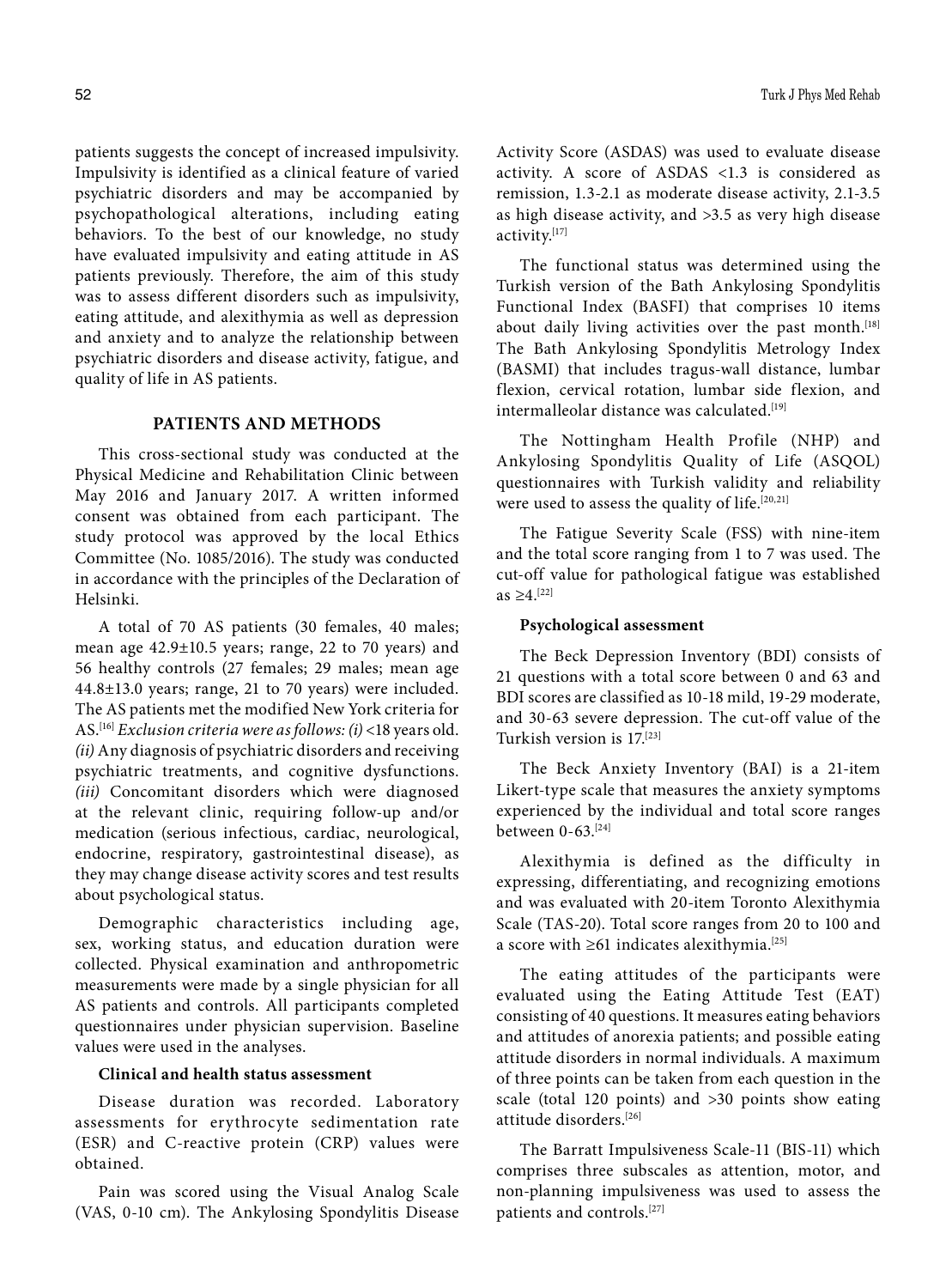All psychiatric assessment scales in this study were tested for validity and reliability in Turkey.

#### **Statistical analysis**

Statistical analysis was performed using the PASW for Windows version 18.0 package program (SPSS Inc., Chicago, IL, USA). The effect size "Cohen's d value" was calculated 0.43 for mean differences of two groups with independent two sample t- test. The effect size was small-medium according to Cohen.<sup>[28]</sup> Post-hoc power analyses were performed using G\* power software version 3.9.1.2 (Heinrich-Heine University, Düsseldorf, Germany). Power of the study  $(1-\beta)$  is 0.66 for two sample t-test according to our sample size (α coefficient is 0.05 and effect size is 0.43). The Shapiro-Wilk test was used to test normality. Descriptive statistics were expressed in mean ± standard deviation (SD) and median (min-max) for continuous variables. Categorical data were expressed in number and percentage. The Student's t-test, Mann-Whitney U test, and chi-square test were used to compare continuous and nominal variables between the groups. The Spearman's correlation coefficient was used to analyze the association between psychological assessments and clinical findings. The correlation coefficient ranges in value from -1 to +1. Coefficient was accepted as: 0-0.10 negligible correlation; 0.10-0.39 weak correlation; 0.40-0.69 moderate correlation; 0.70-0.89 strong correlation, and 0.90-1.00 very strong correlation.<sup>[29]</sup> Significant predictors for anxiety, depression, and impulsiveness

were evaluated with univariate analyses and at least moderately significant variables were selected for multivariate analyses. Regression analyses met the assumptions including linear relationship between the outcome variable and the independent variables; appropriate sample size; homoscedasticity; independence of observations. The backward method was used in the selection of variables. A *p* value of <0.05 was considered statistically significant.

# **RESULTS**

Demographic and clinical characteristics of AS and control groups are summarized in Table 1. There were no significant differences between the AS and control groups in terms of age, sex, training duration, and employment status. All of the patients with AS continued to follow-up visit regularly and were using non-steroidal anti-inflammatory drugs or/and disease-modifying anti-rheumatic drugs. The ASDAS value of 51 (72.85%) AS patients was >2.1.

Psychological assessment showed that depression, anxiety, and non-planning impulsiveness scores were higher in AS patients. In the present study, 40% and 41.4% of AS patients had suffered from moderate-to-severe depressive and anxiety symptoms, respectively. Quality of life scores of AS patients were worse than controls (Table 2).

The BIS-11 non-planning impulsivity, BDI, and BAI scores were worse in the patients with AS, compared

|                          |             |       | AS group $(n=70)$ |        |            | Control group $(n=56)$ |      |                 |        |         |       |
|--------------------------|-------------|-------|-------------------|--------|------------|------------------------|------|-----------------|--------|---------|-------|
|                          | $\mathbf n$ | $\%$  | $Mean \pm SD$     | Median | Min-Max    | $\mathbf n$            | %    | $Mean \pm SD$   | Median | Min-Max | p     |
| Age (year)               |             |       | 42.85±10.46       |        |            |                        |      | 44.75±13.04     |        |         | 0.368 |
| Sex<br>Female<br>Male    | 30<br>40    |       |                   |        |            | 27<br>29               |      |                 |        |         | 0.548 |
| Training duration (year) |             |       | $5.90 \pm 3.25$   | 5      | $1 - 15$   |                        |      | $6.30 \pm 4.24$ | 5      | $1-16$  | 0.705 |
| Unemployed               | 28          | 40    |                   |        |            | 21                     | 37.5 |                 |        |         | 0.775 |
| Disease duration (year)  |             |       | $8.67 \pm 6.19$   | 6.5    | $2 - 27$   |                        |      |                 |        |         |       |
| VAS pain                 |             |       | $4.22 \pm 2.99$   | 5      | $0 - 10$   |                        |      |                 |        |         |       |
| ASDAS-CRP                |             |       | $2.64 \pm 0.99$   |        |            |                        |      |                 |        |         |       |
| <b>BASFI</b>             |             |       | $3.16 \pm 0.30$   | 2.85   | $0 - 9.20$ |                        |      |                 |        |         |       |
| <b>BASMI</b>             |             |       | $6.78 \pm 0.18$   | 6      | $5-10$     |                        |      |                 |        |         |       |
| $ESR \geq 20$ (mm/h)     | 21          | 30.0  |                   |        |            |                        |      |                 |        |         |       |
| $CRP \ge 5$ (mm/h)       | 39          | 55.71 |                   |        |            |                        |      |                 |        |         |       |

**Table 1.** Demographic and clinical characteristics of ankylosing spondylitis patients and control group

AS: Ankylosing spondylitis; SD: Standard deviation; Min: Minimum; Max: Maximum; VAS: Visual Analog Scale; ASDAS: Ankylosing Spondylitis Disease Activity Score; CRP: C-reactive protein; BASFI: Bath Ankylosing Spondylitis Functional Index; BASMI: The Bath Ankylosing Spondylitis Metrology Index; ESR: Erythrocyte sedimentation rate.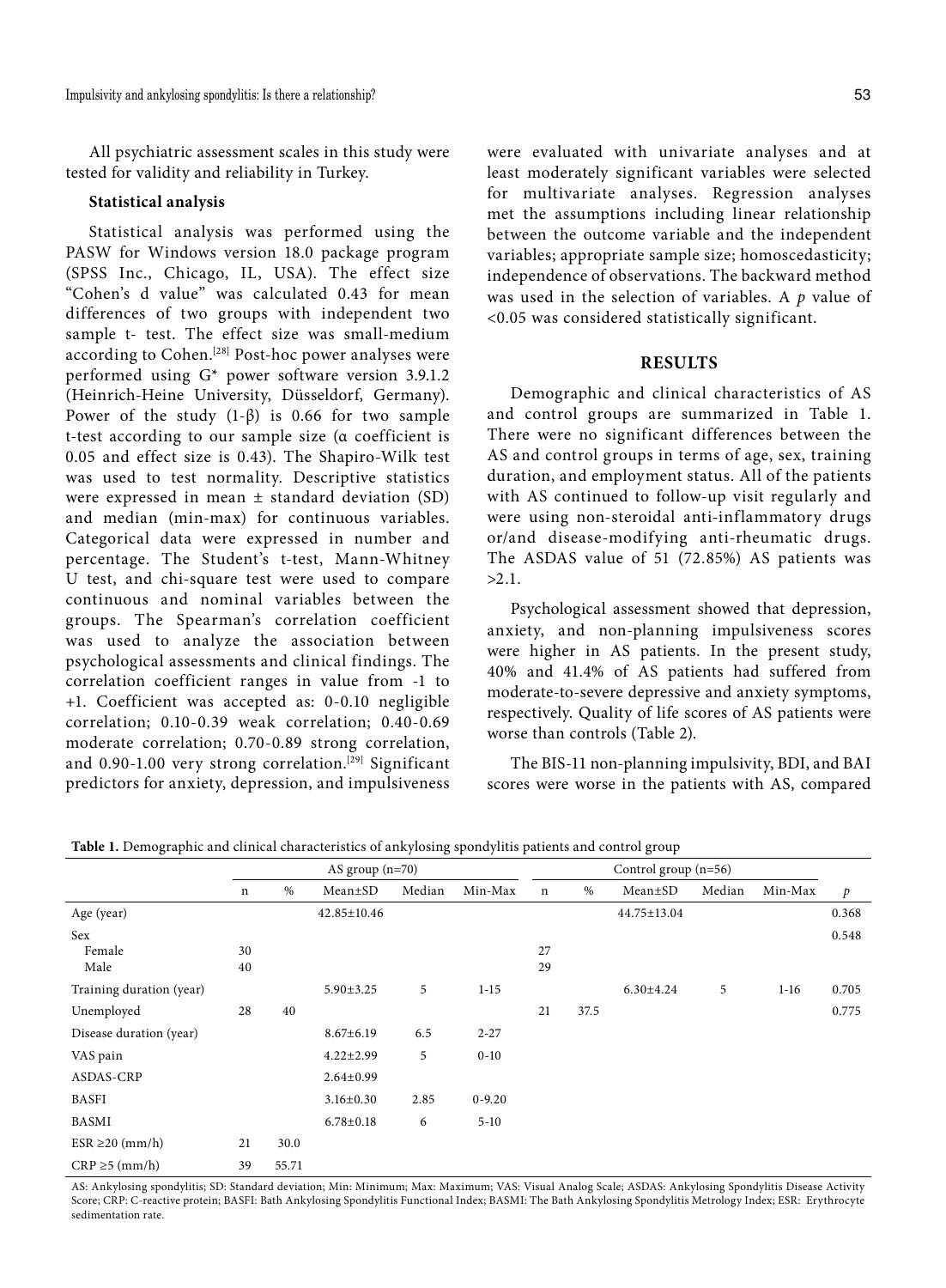| 16.5<br>54.84±12.96<br>21.74±15.18<br>15.68±3.25<br>Mean±SD<br>ళ<br>$\mathbf{a}$<br>Toronto Alexithymia Scale<br>Attention impulsiveness<br>Eating Attitude Test<br>Barratt Scale | Median |             |                   |      | Control group (n=56)                                   |                |             |                                           |                         |
|-----------------------------------------------------------------------------------------------------------------------------------------------------------------------------------|--------|-------------|-------------------|------|--------------------------------------------------------|----------------|-------------|-------------------------------------------|-------------------------|
|                                                                                                                                                                                   |        | Min-Max     | $\mathbf{a}$      | ళ    | Mean±SD                                                | Median         | Min-Max     |                                           | $\vec{p}^*$             |
|                                                                                                                                                                                   |        |             |                   |      | 54.32±11.12                                            |                |             | $t = 0.239$                               | 0.642                   |
|                                                                                                                                                                                   |        | $8 - 83$    |                   |      | $22.01 \pm 13.24$                                      | 20.5           | $4 - 73$    | $Z=-0.693$                                | 0.488                   |
| $19.62 + 4.28$<br>$26.00 + 4.57$<br>Non-planning impulsiveness<br>Motor impulsiveness                                                                                             |        |             |                   |      | $15.21 \pm 3.25$<br>$18.92 \pm 4.23$<br>$24.28 + 3.77$ |                |             | $t = 0.867$<br>$t = 0.915$<br>$t = 2.257$ | 0.593<br>0.312<br>0.021 |
| 13<br>$13.88 + 8.99$<br><b>Beck Depression Inventory</b>                                                                                                                          |        | $0 - 43$    |                   |      | $9.78 + 8.34$                                          | ${}^{\circ}$   | $0 - 34$    | $Z = -2.726$                              | 0.006                   |
| 40<br>28<br>Back depression inventory (217)                                                                                                                                       |        |             | Ξ                 | 19.6 |                                                        |                |             | $\chi^2 = 6.034$                          | $0.014**$               |
| 28.6<br>20<br>Mild depressive symptoms (BDI 10-16)                                                                                                                                |        |             | $\Xi$             | 21.4 |                                                        |                |             |                                           |                         |
| 38.6<br>27<br>Moderate depressive symptoms (BDI 17-29)                                                                                                                            |        |             | ∞                 | 14.3 |                                                        |                |             |                                           |                         |
| 1.4<br>Severe depressive symptoms (BDI 30-63)                                                                                                                                     |        |             | $\mathbf{\Omega}$ | 3.6  |                                                        |                |             |                                           |                         |
| 13<br>14.58±10.02<br>Beck anxiety inventory                                                                                                                                       |        | $0 - 41$    |                   |      | $10.53 + 8.99$                                         | $^{\circ}$     | $0 - 41$    | $Z = -2.445$                              | 0.014                   |
| 41.4<br>29<br>Beck anxiety inventory (≥16)                                                                                                                                        |        |             | $\geq$            | 28.6 |                                                        |                |             | $\chi^2 = 4.860$                          | $0.044**$               |
| 28.6<br>20<br>Mild anxiety symptoms (BAI 8-15)                                                                                                                                    |        |             | 15                | 26.8 |                                                        |                |             |                                           |                         |
| 27.1<br>$\overline{19}$<br>Moderate anxiety symptoms (BAI 16-25)                                                                                                                  |        |             | $\mathbf{r}$      | 23.2 |                                                        |                |             |                                           |                         |
| 14.3<br>$\overline{10}$<br>Severe anxiety symptoms (BAI 26-63)                                                                                                                    |        |             | 3                 | 5.4  |                                                        |                |             |                                           |                         |
| NHF-domains                                                                                                                                                                       |        |             |                   |      |                                                        |                |             |                                           |                         |
| 58.06±40.79<br>Energy                                                                                                                                                             | 66.60  | $0 - 100$   |                   |      | 41.64±38.78                                            | 33.30          | $0 - 100$   | $Z = -2.200$                              | 0.028                   |
| 46.47±34.90<br>Pain                                                                                                                                                               | 43.75  | $0 - 100$   |                   |      | 32.58±31.50                                            | 31.50          | $0 - 100$   | $Z=-2.236$                                | 0.025                   |
| $41.06 \pm 34.90$<br>Emotional reaction                                                                                                                                           | 33.30  | $0 - 100$   |                   |      | 31.72±26.31                                            | 22.20          | $0 - 100$   | $Z=-1.998$                                | 0.019                   |
| 44.57±32.86<br>Sleep                                                                                                                                                              | 40.00  | $0 - 100$   |                   |      | 26.42±27.79                                            | 20.00          | $0 - 80$    | $Z=-3.125$                                | 0.002                   |
| 0.00<br>$21.42 \pm 30.32$<br>Social isolation                                                                                                                                     |        | $0 - 100$   |                   |      | $7.85 \pm 16.48$                                       | 0.00           | $0 - 60$    | $Z = -3.054$                              | 0.002                   |
| 37.50<br>32.85±26.59<br>Physical abilities                                                                                                                                        |        | $0 - 87.50$ |                   |      | 32.36±83.82                                            | 12.50          | $0 - 62.50$ | $Z=-2.069$                                | 0.039                   |
| 5<br>$5.37 + 2.32$<br>Fatigue severity scale                                                                                                                                      |        | $1.20 - 7$  |                   |      | $5.50 + 1.95$                                          | $\overline{5}$ | 1.80-7      | $Z = -0.160$                              | 0.873                   |
| $\triangleright$<br>$7.31 + 5.75$<br>ASQOL                                                                                                                                        |        | $0 - 18$    |                   |      |                                                        |                |             |                                           |                         |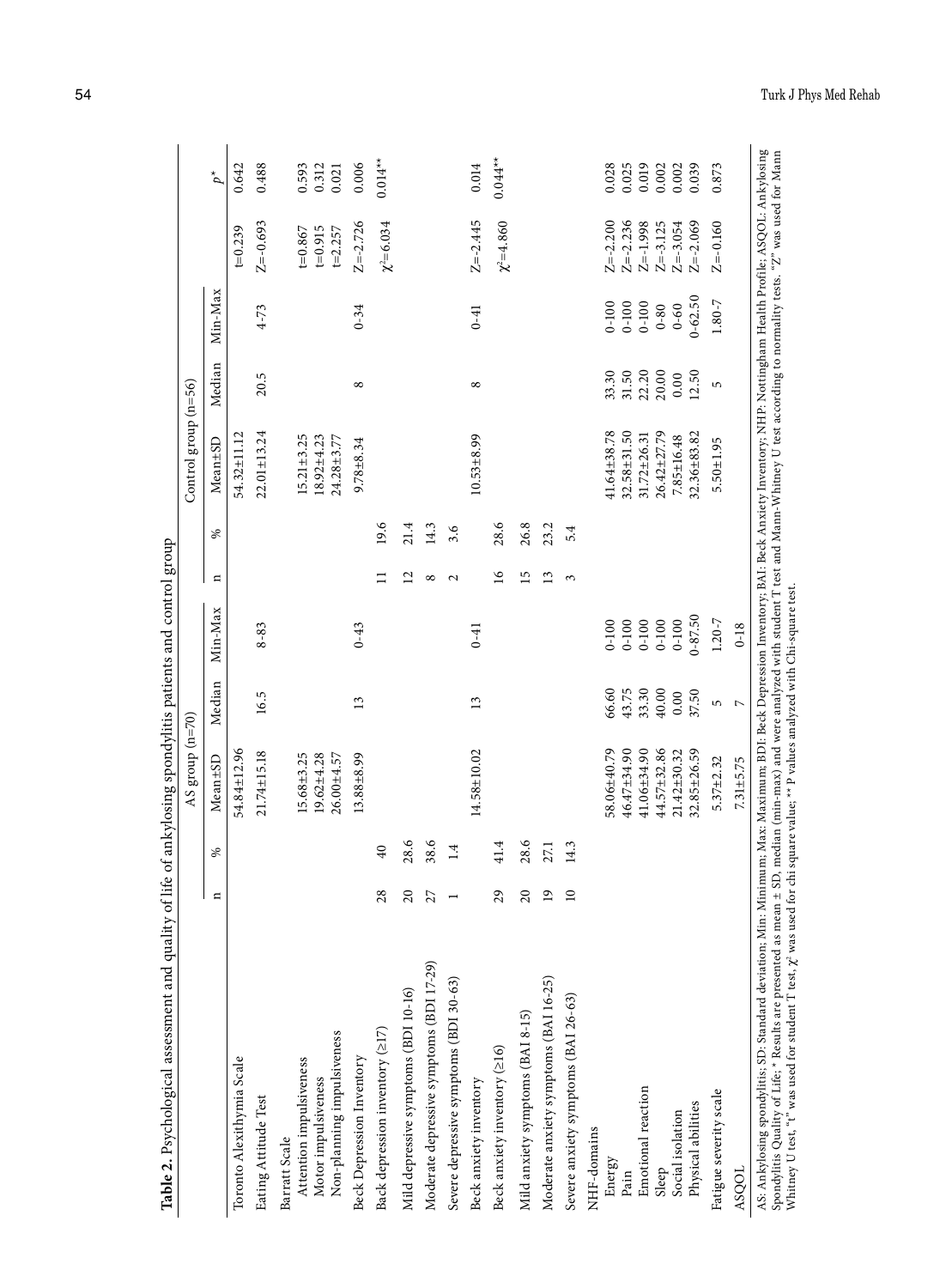|                           |          | Non-planning impulsiveness |              | Beck depression inventory | Beck anxiety inventory |            |
|---------------------------|----------|----------------------------|--------------|---------------------------|------------------------|------------|
|                           | r        | p                          | r            | $\mathcal{P}$             | r                      | p          |
| Age                       | $-0.046$ | 0.633                      | 0.119        | 0.360                     | 0.151                  | 0.213      |
| <b>Education duration</b> | $-0,014$ | 0,925                      | $-0,055$     | 0,638                     | $-0,087$               | 0,483      |
| Disease duration          | 0.037    | 0.760                      | 0.079        | 0.515                     | 0.061                  | 0.615      |
| VAS pain                  | 0.188    | 0.120                      | 0.379        | $0.001*$                  | 0.369                  | $0.002*$   |
| <b>CRP</b>                | $-0.028$ | 0.816                      | 0.235        | 0.050                     | 0.085                  | 0.487      |
| <b>ESR</b>                | $-0.137$ | 0.258                      | 0.257        | $0.031*$                  | 0.165                  | 0.172      |
| ASDAS-CRP                 | 0.103    | 0.396                      | 0.499        | $< 0.001*$                | 0.476                  | $< 0.001*$ |
| <b>BASFI</b>              | 0.120    | 0.323                      | 0.499        | $< 0.001*$                | 0.647                  | $< 0.001*$ |
| <b>BASMI</b>              | 0.163    | 0.178                      | 0.212        | 0.078                     | 0.227                  | 0.059      |
| Fatigue severity scale    | 0.247    | $0.007*$                   | 0.630        | $< 0.001*$                | 0.713                  | $< 0.001*$ |
| ASQOL                     | 0.196    | 0.103                      | 0.734        | $< 0.001*$                | 0.705                  | $< 0.001*$ |
| NHP domains               |          |                            |              |                           |                        |            |
| Energy                    | 0.158    | 0.201                      | 0.479        | $< 0.001*$                | 0.458                  | $< 0.001*$ |
| Pain                      | 0.098    | 0.420                      | 0.589        | $< 0.001*$                | 0.675                  | $< 0.001*$ |
| Emotional reaction        | 0.221    | 0.061                      | 0.761        | $< 0.001*$                | 0.679                  | $< 0.001*$ |
| Sleep                     | 0.179    | 0.132                      | 0.573        | $< 0.001*$                | 0.513                  | $< 0.001*$ |
| Social isolation          | 0.313    | $0.001*$                   | 0.613        | $< 0.001*$                | 0.498                  | $< 0.001*$ |
| Physical abilities        | 0.170    | 0.143                      | 0.676        | $< 0.001*$                | 0.703                  | $< 0.001*$ |
| Beck depression inventory | 0.221    | $0.013*$                   | $\mathbf{1}$ |                           | 0.680                  | $< 0.001*$ |
| Beck anxiety inventory    | 0.114    | 0.215                      | 0.689        | $< 0.001*$                | 1                      |            |

**Table 3.** Correlations between psychological scores, disease parameters, and quality of life

VAS: Visual Analog Scale; CRP: C-reactive protein; ESR: Erythrocyte sedimentation rate; ASDAS: Ankylosing Spondylitis Disease Activity Score; BASFI: Bath Ankylosing Spondylitis Functional Index; BASMI: The Bath Ankylosing Spondylitis Metrology Index; ASQOL: Ankylosing Spondylitis Quality of Life; NHP: Nottingham health profile.

**Table 4.** Relationship between psychological and clinical variables

|                            | B    | SE   | $p^*$   | 95% CI      | $R^2$ | F      |
|----------------------------|------|------|---------|-------------|-------|--------|
| Depression                 |      |      |         |             |       |        |
| ASDAS-CRP                  | 3.09 | 1.25 | 0.014   | 0.58 / 5.61 |       |        |
| Emotional reaction         | 0.09 | 0.02 | < 0.001 | 0.03 / 0.14 | 0.804 | 40.232 |
| Social isolation           | 0.07 | 0.02 | 0.013   | 0.01 / 0.12 |       |        |
| Anxiety                    |      |      |         |             |       |        |
| ASDAS-CRP                  | 4.58 | 1.08 | < 0.001 | 2.42 / 6.74 |       |        |
| Emotional reaction         | 0.07 | 0.03 | 0.044   | 0.01 / 0.15 | 0.529 | 37.354 |
| Non planning impulsiveness |      |      |         |             |       |        |
| Fatigue                    | 0.37 | 0.18 | 0.044   | 0.01 / 0.73 | 0.069 | 5.048  |

B: Regression coefficient; SE: Standard error; Cl: Confidence interval; ASDAS: Ankylosing Spondylitis Disease Activity Score; CRP: C-reactive protein; \* Multivariate regression analyses. R<sup>2</sup>: Coefficient of determination; F: Significance of a multiple coefficient of correlation.

to the control group. The relationship between these psychological assessments, disease activity parameters, quality of life, and disease duration was evaluated in AS patients. The BDI and BAI scores were correlated with pain, ASDAS, BASFI, fatigue, ASQOL, and NHP scores. The BIS-11 non-planning impulsivity score was correlated with depression, fatigue, and social isolation subgroup of NHP, while there was no association with disease activity, pain, and function (Table 3).

impulsiveness scores, which were worse in the AS patients. The ASDAS-CRP and emotional reaction scores were positively associated with both depression and anxiety, while social isolation scores were positively associated with depression and fatigue scores were positively associated with non-planning impulsiveness. The results were shown in Table 4.

## **DISCUSSION**

In the multivariate analysis, we found significant predictors for depression, anxiety, and non-planning

In this study, we evaluated the frequency of some psychiatric disorders and relationship between disease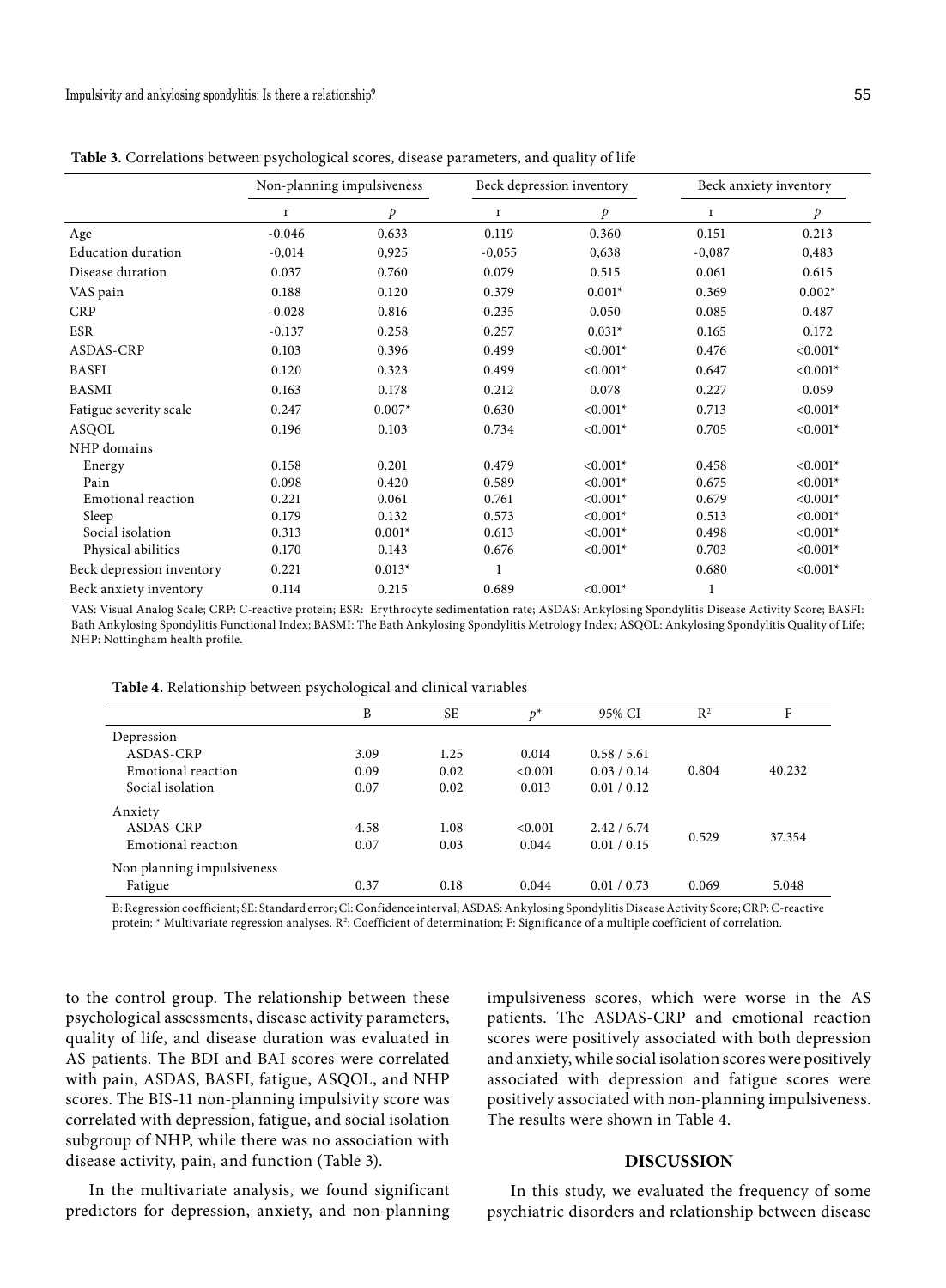activity, quality of life, and psychological variables in AS patients. Our findings advocate that depression, anxiety, and impulsiveness were more common in AS patients, compared to healthy controls. Psychological problems were significantly correlated with the quality of life. While high disease activity was associated with depression and anxiety, we found no association with impulsiveness in our AS patients. Fatigue was found to be the most significant predictor for non-planning impulsiveness.

Psychiatric disorders in patients with AS were investigated in several studies, and higher depression and anxiety prevalence than healthy controls were shown.<sup>[1-3,6,7-15]</sup> In addition, different experts suggested that depression and anxiety rates were similar in AS and non-radiographic axial spondyloarthritis.[7,8] We found moderate-to-severe depression, and anxiety symptoms were 40% and 41.4% in patients with AS, respectively. Our findings which revealed higher depression and anxiety scores in AS patients are also consistent with previous study findings.[1-3,6,15]

Similar to many authors, we confirmed that depression and anxiety were correlated with pain, disease activity, functional status, and quality of life in AS patients, and we found a positive correlation between depression and CRP and ESR values.[1,3,6,8,10,12-14] In a Moroccan study, BASFI, vitality, and role limitations due to emotional problems were identified as the independent factors affecting depression with using multivariate logistic regression analyses.<sup>[12]</sup> Disease activity, function, and quality of life were also considered interrelating parameters in chronic arthritis. Rodriguez-Lozano et al.<sup>[30]</sup> showed that high disease activity was associated with increased depression and anxiety, and psychological problems might affect the disease acceptance in AS patients. After multivariate analyses, we found that ASDAS value was the strongest parameter influencing anxiety and depression. Based on these findings, we consider that depression and anxiety together with high disease activity increase functional impairment and reduce the quality of life in AS.

Spinal mobility limitations are evaluated using the BASMI in patients with AS. Although spinal restriction is less commonly used measure on this topic; Matrindale et al.<sup>[13]</sup> showed that limited spinal mobility was effective on depression and anxiety, while no or weak association was reported between spinal mobility and psychological disorders in other studies.<sup>[1,6]</sup> In our study, we found no relationship between psychological disorders and BASMI scores. It is known that spinal

restriction is a long-term outcome, and BASMI is an objective measurement assessed by the physician, while pain and functional status are patient reported outcome measures. In addition, patient-reported outcomes have been considered more valuable for disease management in recent years.

The number of studies performed with psychiatric disorders other than anxiety and depression are limited. Some topics include schizophrenia, bipolar disorder, symptoms of somatization, phobic anxiety, and hostility.<sup>[2,9]</sup> Alexithymia, which is defined as the trait associated with difficulty in identifying and describing thoughts and emotions, was investigated in a study with AS patients. Solmaz et al.<sup>[5]</sup> studied alexithymia considering frequent coexistence with depression and found higher alexithymia scores in patients with AS. In our study population, alexithymia did not differ between the AS patients and controls. We believe that further studies are needed to shed light into this issue.

Impulsivity, defined as acting without thinking, is one of the important clinical features of many different psychiatric disorders. In the overall population, impulsivity has been found to be a contributing factor for depression, anxiety, aggression, self-injury, suicide attempts, and antisocial personality disorder.[31] Its prevalence has been reported higher in depression and may cause future complications and treatment failure.[27,31] We analyzed impulsiveness, considering the irritable AS patients, impulsive behavioral patterns, increased depression and anxiety. To the best of our knowledge, this is the first study to assess the relationship between impulsivity, disease activity, function, fatigue, and quality of life in patients with AS. Our results indicated increased non-planning impulsiveness in patients with AS consistent with our observations in the outpatient clinic. We also found a positive correlation between non-planning impulsiveness, fatigue, social isolation, and depression scores. Opposed to depression and anxiety, there was no association between impulsivity with disease activity and functional status. Of note, social isolation and fatigue correlated with impulsivity have come into prominence. Social isolation is known as the feeling of being separated from other individuals. Social isolation scores deteriorate similar to other parameters of quality of life in painful chronic diseases and depression.  $[32,33]$  In the present study, social isolation was correlated with depression, anxiety, and impulsivity. This parameter is associated with psychiatric comorbidities and it may directly or indirectly influence the treatment compliance.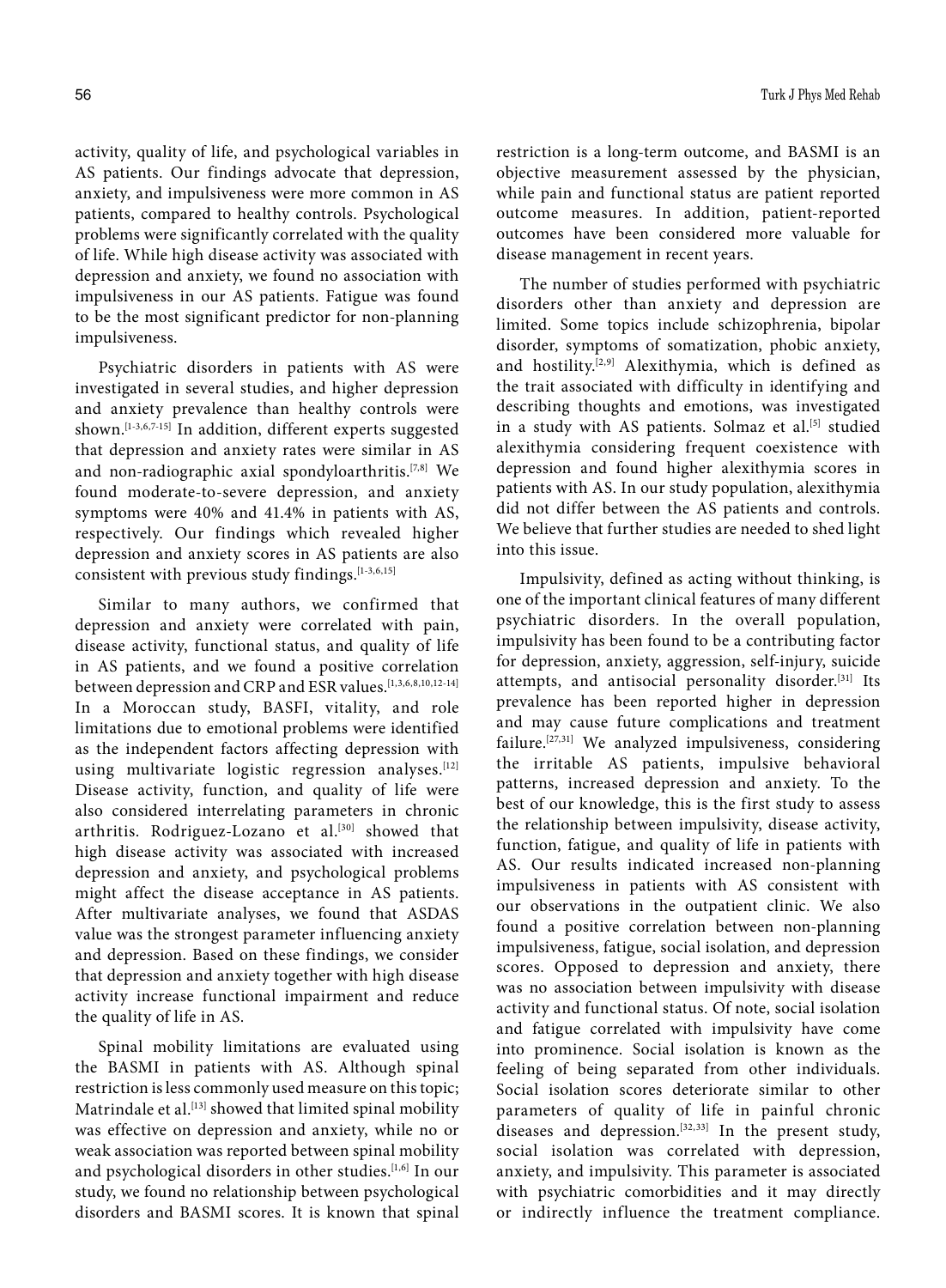It has been reported that social participation should be acquired to achieve the goal of treatment. Therefore, preservation and normalization of social participation have been specifically addressed in the current guidelines.[34]

Fatigue is common in arthritis and it is known that this complaint is more central than peripheral and more psychological. Carneiro et al.<sup>[35]</sup> showed a significant correlation between fatigue, quality of life, anxiety, and depression in psoriatic arthritis. Bartlett et al.<sup>[36]</sup> reported that fatigue had a greater impact on participation in social roles and quality of life. In our study, multivariate analyses revealed that fatigue was the only parameter influencing nonplanning impulsivity, drawing attention as a critical target for increased impulsivity. Decreasing fatigue in AS patients may, thus, prevent impulsivity and improve social relations and treatment compliance. In addition, we consider that coexistent impulsivity may reduce treatment success and may affect the dialogue between the patient and physician. Therefore, detailed evaluation of the patients and treatment of concomitant psychiatric disorders would improve management outcomes and quality of life in AS patients.

Furthermore, increased eating disorders have been reported to be associated with depression and impulsivity.<sup>[37,38]</sup> Diogo et al.<sup>[38]</sup> showed that patients with eating disorders had higher levels of pain and anxiety among dancers. We used EAT in AS patients due to the higher depression rates and increased impulsivity; however, we found no difference between the AS patients and controls. Eating habits may be associated with emotional status, although it would be useful to examine this topic in further large-scale studies.

On the other hand, relatively small sample size is the main limitation of our study; therefore, longitudinal studies in larger samples are needed to confirm our preliminary findings.

In conclusion, impulsivity may be one of the psychiatric disorders associated with AS, such as more commonly known anxiety and depression. Therefore, psychiatric disorders other than depression and anxiety should be considered and the importance of struggle with fatigue in AS patients for the future complications should be kept in mind.

#### **Declaration of conflicting interests**

The authors declared no conflicts of interest with respect to the authorship and/or publication of this article.

#### **Funding**

The authors received no financial support for the research and/or authorship of this article.

### **REFERENCES**

- 1. Xu X, Shen B, Zhang A, Liu J, Da Z, Liu H, et al. Anxiety and depression correlate with disease and quality-of-life parameters in Chinese patients with ankylosing spondylitis. Patient Prefer Adherence 2016;10:879-85.
- 2. Hyphantis T, Kotsis K, Tsifetaki N, Creed F, Drosos AA, Carvalho AF, et al. The relationship between depressive symptoms, illness perceptions and quality of life in ankylosing spondylitis in comparison to rheumatoid arthritis. Clin Rheumatol 2013;32:635-44.
- 3. Karkucak M, Özden G, Çapkın E, Tosun M, Alaca H, Barçak Ö Ankilozan spondilitte anksiyete ve depresyon düzeyi, yaşam kalitesini etkileyen faktörler. FÜ Sağ Bil Tıp Derg 2010;24:13-9.
- 4. Elbey B. Ankilozan spondilitli hastalarda güncel tedavi yaklaşımları. Dicle Tıp Dergisi 2015;42:123-7.
- 5. Solmaz M, Binbay Z, Cidem M, Sağir S, Karacan İ. Alexithymia and self-esteem in patients with ankylosing spondylitis. Noro Psikiyatr Ars 2014;51:350-354.
- 6. Baysal O, Durmuş B, Ersoy Y, Altay Z, Senel K, Nas K, et al. Relationship between psychological status and disease activity and quality of life in ankylosing spondylitis. Rheumatol Int 2011;31:795-800.
- 7. Zou Q, Jiang Y, Mu F, Shi Y, Fang Y. Correlation of Axial Spondyloarthritis with Anxiety and Depression. Med Sci Monit 2016;22:3202-8.
- 8. Kilic G, Kilic E, Ozgocmen S. Relationship between psychiatric status, self-reported outcome measures, and clinical parameters in axial spondyloarthritis. Medicine (Baltimore) 2014;93:337.
- 9. Shen CC, Hu LY, Yang AC, Kuo BI, Chiang YY, Tsai SJ. Risk of Psychiatric Disorders following Ankylosing Spondylitis: A Nationwide Population-based Retrospective Cohort Study. J Rheumatol 2016;43:625-31.
- 10. Durmus D, Sarisoy G, Alayli G, Kesmen H, Çetin E, Bilgici A, et al. Psychiatric symptoms in ankylosing spondylitis: their relationship with disease activity, functional capacity, pain and fatigue. Compr Psychiatry 2015;62:170-7.
- 11. Barlow JH, Macey SJ, Struthers GR. Gender, depression, and ankylosing spondylitis. Arthritis Care Res 1993;6:45-51.
- 12. Hakkou J, Rostom S, Aissaoui N, Berrada KR, Abouqal R, Bahiri R, et al. Psychological status in Moroccan patients with ankylosing spondylitis and its relationships with disease parameters and quality of life. J Clin Rheumatol 2011;17:424-8.
- 13. Martindale J, Smith J, Sutton CJ, Grennan D, Goodacre L, Goodacre JA. Disease and psychological status in ankylosing spondylitis. Rheumatology (Oxford) 2006;45:1288-93.
- 14. Jiang Y, Yang M, Wu H, Song H, Zhan F, Liu S, et al. The relationship between disease activity measured by the BASDAI and psychological status, stressful life events, and sleep quality in ankylosing spondylitis. Clin Rheumatol 2015;34:503-10.